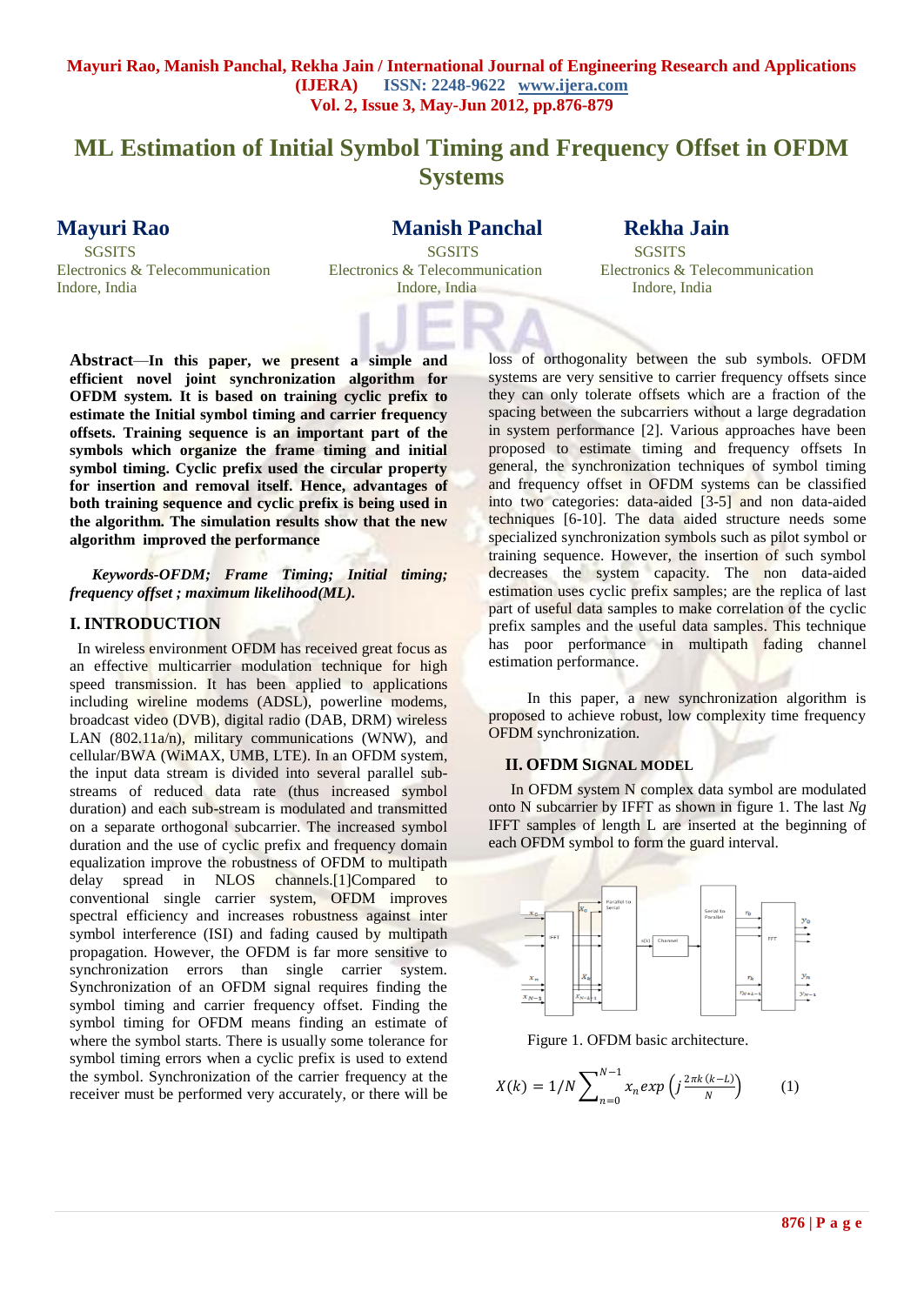The  $x_n$  is the data symbol mapping results of constellation points. Each OFDM period T equals N+L. When  $X(k)$ passes through multipath channel with the impulse response  $H(k, l)$  the output signal  $s(k)$  can be expressed as

$$
s(k) = \sum_{l} H(k, l)X(k - l) \tag{2}
$$

 In the receiver, as the influence of timing offset and carrier frequency offset the actual received signal expressed as:

$$
r(k) = X(k-d)e^{j2\pi\Delta f n/N} + w(k)
$$
 (3)

The *d* is the symbol timing offset. The  $\Delta f$  is carrier frequency offset aroused by the Doppler frequency shift and the difference of oscillation frequency between the receiver and transmitter. The  $w(k)$  is Gaussian white noise with zero mean, which is independent of  $x_n$ .

 The last section of the symbol is copied and inserted at the beginning of the symbol. This is called the cyclic prefix (CP). At the mobile station (MS) the CP allows the signal to be treated as circular after its removal. The received signal has been modified by the channel and additive noise.

 The first step of the synchronization process is to detect the training sequence and estimate the coarse symbol timing in the presence of carrier frequency offset (CFO) [11]. The symbol timing and CFO can be estimated jointly or individually. The most practical approach is to decouple the estimates. The timing estimation has been studied by many authors [12]–[19]. This paper will build upon some of these ideas. The CFO estimation has been studied by several authors [6], [17], [19], [20]. The CFO is then compensated and the symbol is extracted prior to FFT processing.

#### III. OFDM SYNCHRONIZATION ALGORITHM USING TRAINING CYCLIC PREFIX

The maximum likelihood estimation algorithm as in [6] using data dependency theory is as follow:

$$
d_{ML} = arg \ max_{d} \left\{ \left| \sum_{k=d}^{d+L-1} r(k)r * (k+N) \right| \right\}
$$
 (4)  

$$
\Delta f_{ML} = -\frac{1}{2\pi} \angle \sum_{k=d_{ML}}^{d_{ML}+L-1} r(k)r * \right\}
$$

 This algorithm is based on Gaussian channel environment. Due to influences of multipath fading channel, the repeated character of the cyclic prefix decreases. Then, the timing point *d* and ML function value of sample points on both sides of it. It results the estimation performance decline markedly .Therefore, the performance frequency estimation declines also [21].

To overcome the defects of algorithm. The training sequence is inserted to back-end of each OFDM symbol. The cyclic prefix is got according this training sequence, as shown in Figure 1. There have been several approaches to coarse timing estimation. There are two basic distinctions between the various approaches. First is the property exploited. This includes the redundancy in the CP and the redundancy in the training sequence . A shortcoming of using the CP alone is that it is short by design, so only small fraction of the signal information is utilized. These results in decreased detection sensitivity. By utilizing the redundancy in training sequence more of the signal's energy can be utilized.



## Figure 2. OFDM symbols structure after inserted training sequence.

 There have been several approaches to coarse timing estimation. There are two basic distinctions between the various approaches. First is the property exploited. This includes the redundancy in the CP and the redundancy in the training sequence. A shortcoming of using the CP alone is that it is short by design, so only small fraction of the signal information is utilized. These results in decreased detection sensitivity. By utilizing the redundancy in training sequence more of the signal's energy can be utilized.

 In this paper detection of the training sequence is done by correlation factor. Training sequence is detected when correlation factor reaches its threshold value. For correlation estimation different methods are used. Delayed Correlation is the autocorrelation of the received waveform evaluated at a specific lag *d.* When the correlation function reaches its threshold value then training sequence is detected [22].

$$
R_{yy}(n,d) = 1/M \sum_{m=0}^{M-1} y(n+m)y*(n+m+d)
$$
 (6)

 Here *d* represents the correlation lag, and is fixed. The value of the lag is determined by the repetition period of the signal. The delay correlate computational burden is minimized by using an iterative moving average implementation.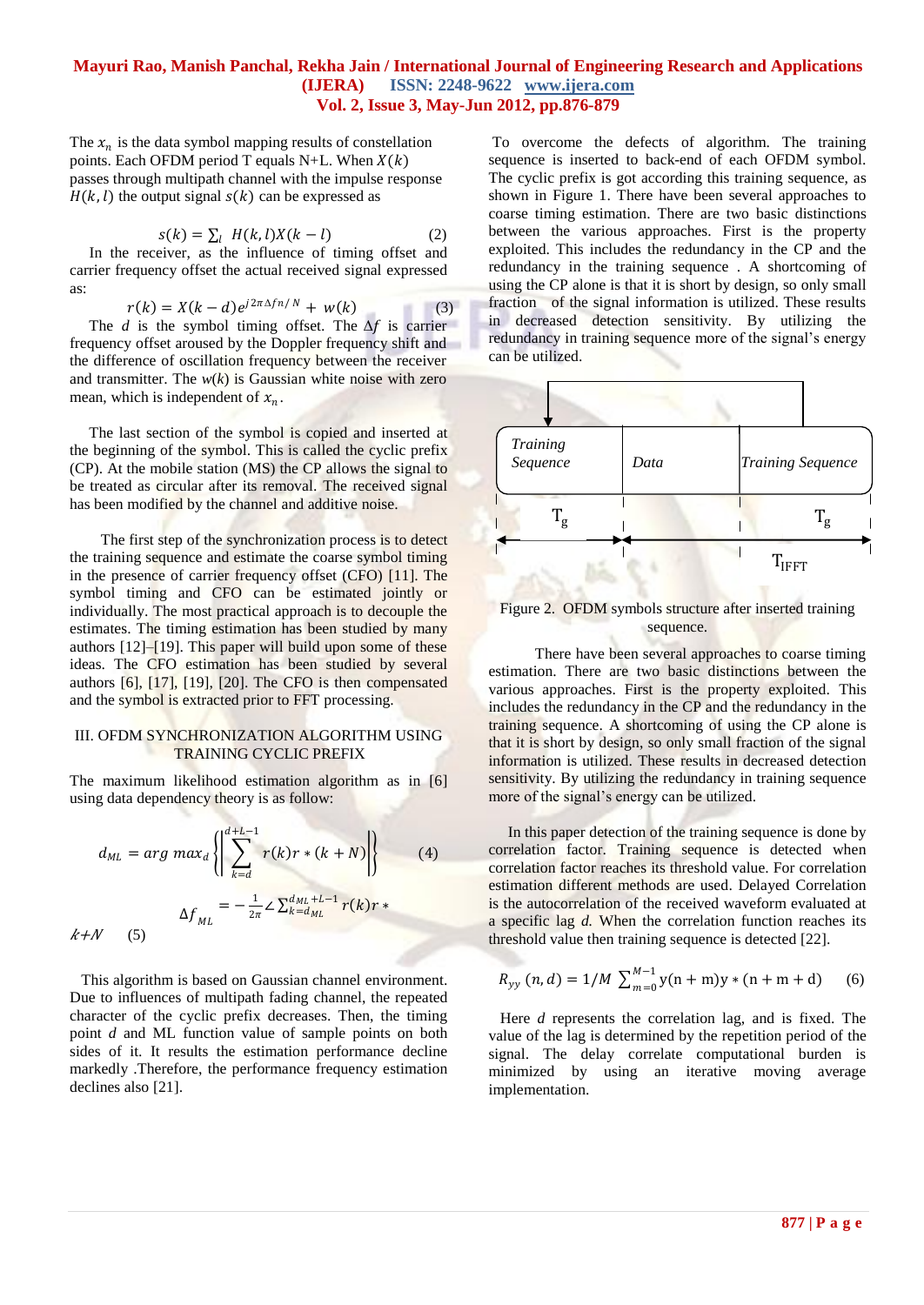$$
R_{YY}(n + 1, d) = R_{yy}(n, d) + y \times (n + d)y(n + d + M) - y \times (n)y(n + M)
$$
  
(7)

 where *N* is the FFT size, *Ng* is the cyclic Prefix length, and *M* is the correlation integration length. The simplest detection metric is the un-normalized maximum correlation metric [13]. This approach is problematic for determining a threshold that will work well under a varied channel conditions.

 A normalized version of this idea was developed by Maximum likelihood to average all the signal samples used in the calculation .



Figure 3. Initial symbol detection by correlation method.

 The back-end data of OFDM symbols, as known training sequence. Then, the fine carrier frequency offset estimation can be calculated as

$$
\Delta f_{ML} = -\frac{1}{2\pi} \sum_{k=d_{ML}}^{d_{ML}+L-1} r(k)r * (k+N)
$$

Figure 4. OFDM signals that generates ML frequency estimates with training sequence and with CP.

 This estimate is similar to that of the frequency estimator proposed in [9]. It is noted that the maximum-likelihood estimate for the frequency offset is independent of the noise power [10].

#### **IV. SIMULATION RESULTS**

ML reach the threshold value at the 50 for CP  $\frac{1}{4}$  for the total number of symbol used is 256 and Training sequence starts from the 50th symbol, for ML correlation performance for detection of the training sequence as shown in fig 3 .The frequency estimator performs better as shown in figure 4.

#### **V. CONCLUSION**

 A method has been presented for the rapid and robust synchronization of OFDM signals, and acquisition is obtained upon the receipt of just one training sequence. It works well in frequency selective channels, by averaging over all the sub channels. This method also gives very accurate detection of initial symbol timing and carrier frequency offset. The probability of false locks or missing the training symbols is very low. For a wireless LAN, a synchronization process which is fast and having low overhead is required. Here, there will be only one training sequence transmitted in each burst for synchronization.

#### **REFERENCES**

- [1] Part 16: Air Interface for Fixed and Mobile Broadband Wireless Access Systems, IEEE Std 802.16e-2005, 2005.
- [2] T. Pollet, M. Van Bladel, and M. Moeneclaey, "BER sensitivity of OFDM systems to carrier frequency offset and Weiner phase noise,"  *IEEE Trans. Commun.*, vol. 43, pt. 1, pp. 191–193, Feb.–Apr. 1995.
- [3] Schmidl T M, Cox D C. Robust frequency and timin synchronization for OFDM. IEEE Transactions on Communications, vol. 45, Dec. 1997, pp.1613–1621.
- [4] Jun Zhou and Cheng K K M. A joint estimation algorithm of symbol timing and carrier offset in OFDM systems. Proc. IEEE Vehicular Technology Conference, 2001 fall, IEEE Press, 2001, pp. 712–716.

[5] Deliang Liu, Jinlong Wang. An efficient joint synchronization acqui-